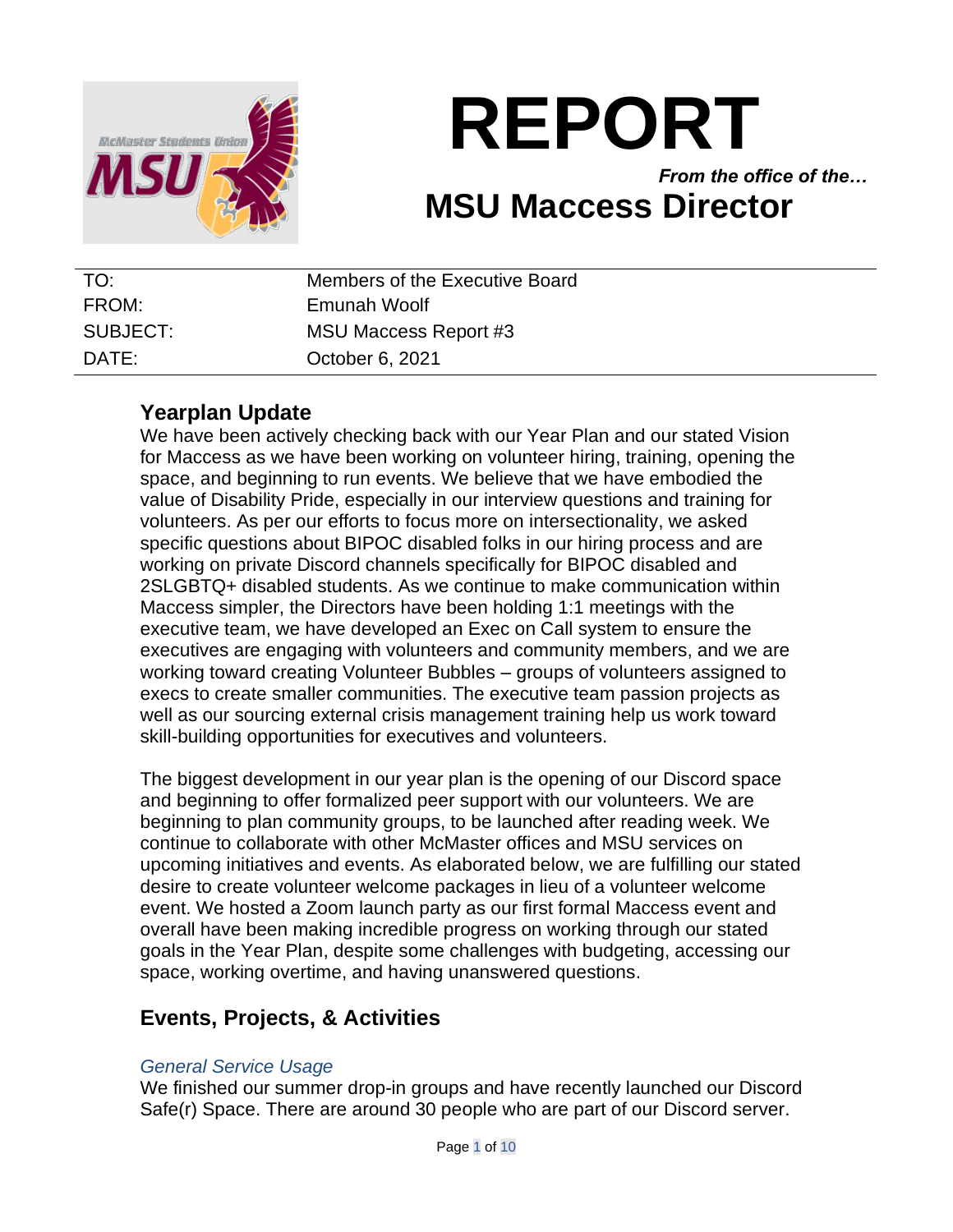At the time of writing this report, we have been open 6 hours a day for a week, with an average of 3.5 people using the space each hour. Some hours are slower than others, and some have been quite lively.

#### *Projects & Events: Welcome Week Events (Complete)*

As part of Welcome Week, Maccess was involved in two events. First, we participated in the Meet the Services event in collaboration with SHEC, PCC, WGEN, and Diversity Services. This served to promote and explain the purpose of each peer support service to first year students. It resulted in a recorded version of the event for students who could not attend and a write-up in the Silhouette providing further information for each service.

Maccess also ran our own event, a trivia night focusing on disability in pop culture. This event was attended by 7 people and we were able to give Campus Store gift cards to the winners of the trivia game. It served to provide more information about disability representation in the media and introduce Maccess to first year students in a fun and engaging manner.

## *Projects & Events: Pet, Plant, and Pals Party (Complete)*

As part of the Maccess Discord Safe(r) Space launch, we held a Zoom launch party. This served as a place where volunteers and community members could come together at the end of the first day of the Discord space to talk, laugh, and show off any pets, plants, or art that they had around. It was a relaxing and enjoyable environment with 7 attendees.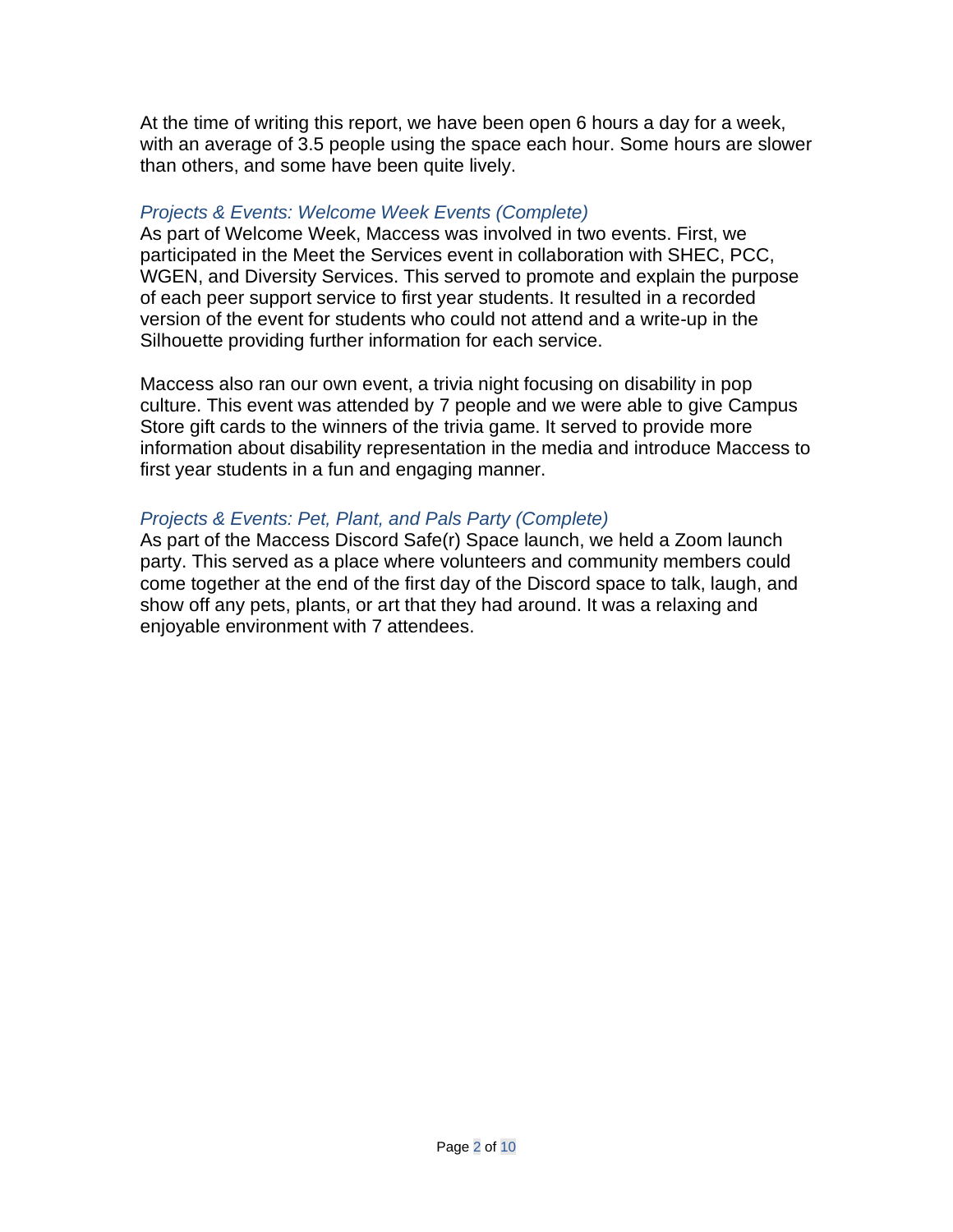## *Projects & Events: Volunteer On-Boarding (On-Going)*

At the time of writing this report, we are wrapping up volunteer hiring and onboarding. Our hiring process included a written application (reviewed by executive team members and Directors) and an interview conducted by two people on the team (always including a Training & Development Coordinator or Director). We completed hiring in two rounds.

Volunteer training was created by the executive team, with most content created by the Directors and Training & Development Coordinators. All other executive team members except one also produced training material in areas they felt knowledgeable in. It was important to us to make training accessible so we ran it in 5 hours, including a 1 hour break in the middle and two 10 minute breaks near the beginning and end. We also recorded the training and had it available asynchronously. For volunteers that chose the asynchronous option, we held a mandatory 1 hour Zoom call to discuss any questions or concerns and go over situational questions to ensure training was watched.

We are also planning to bring in some external training in the form of a Suicide Intervention workshop rooted in peer support and community care values. We have received feedback from past years of volunteers that not having access to crisis intervention training made them worry about their responsibilities and we believe that volunteers should have access to this material before engaging in their roles. While Maccess is not a crisis intervention service, it is undeniable that a peer support service aimed at folks experiencing mental health concerns will at some point come in contact with a community member in crisis.

Lastly, we are sending out Volunteer Welcome Packages over the next few weeks to thank our volunteers for their time and welcome them to Maccess. These will include a letter written by the executive team, a button reading "Accessibility > Accommodations" with the MSU Maccess logo, and a Maccess info card. We found this to be important in a year where it is difficult to get to know and adequately thank our team for the time they dedicate to Maccess.

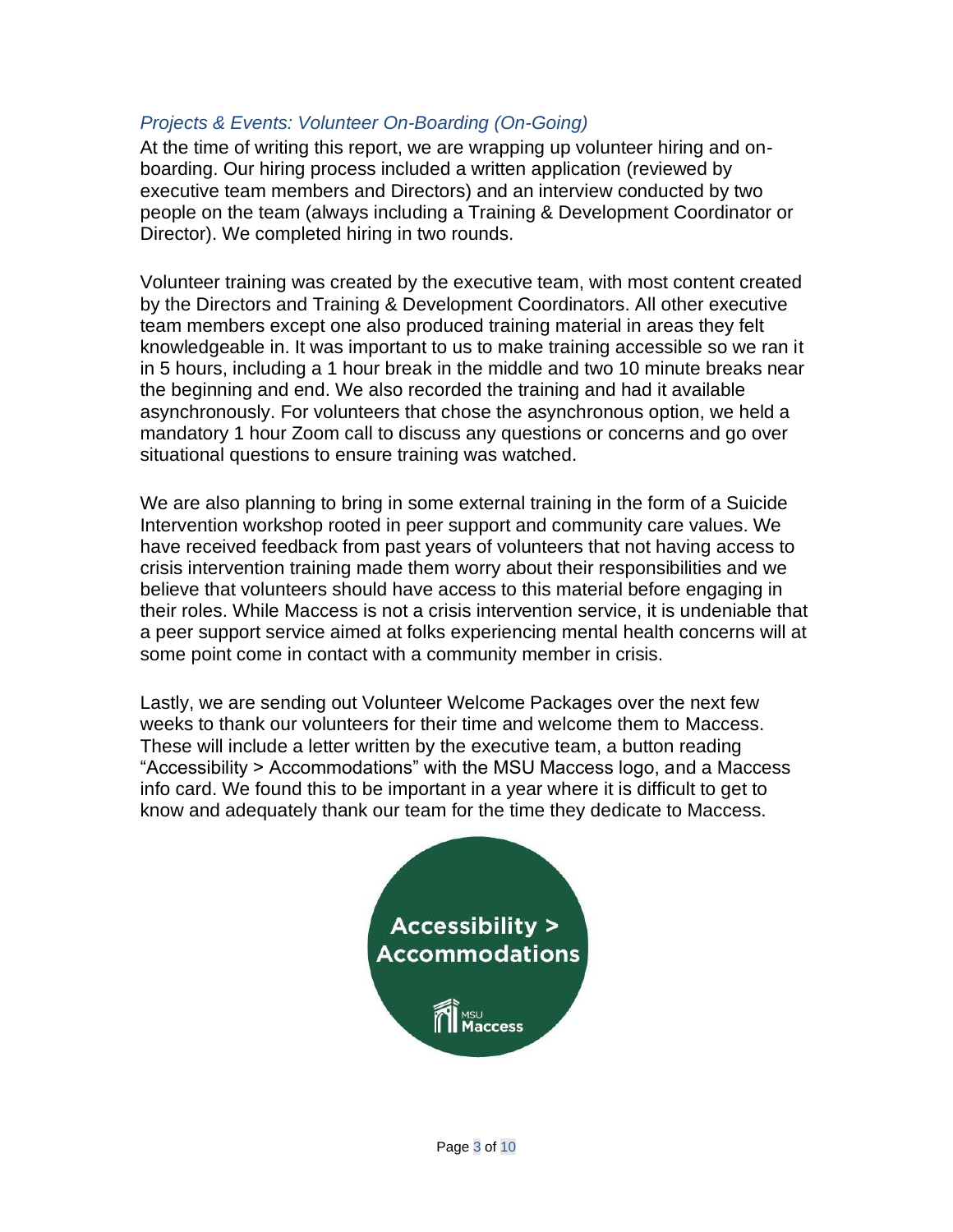## *Projects & Events: Disability Discussions (Upcoming)*

We are currently in discussion with Kate Brown at the Equity & Inclusion Office to begin planning a Disability Discussions session. These have historically been run a few times a year to give space for Maccess community members to discuss disability-related issues on campus. Notes from the session are then written up and processed through the AccessMac program of the EIO. These sessions are both practically and emotionally helpful to students and are one of the only ways students feel like their stories can have a direct impact on accessibility policy and procedure on campus.

## **Outreach & Promotions**

#### *Summary*

The Welcome Week events we ran and participated in were a huge source of outreach in this reporting period. We also facilitated a session about accessibility for the Spark team leaders, promoting Maccess to them and hopefully to their teams. On our Instagram, we completed our Meet the Execs story series, highlighting each executive member during volunteer hiring to put faces to the Maccess team. Lastly, we asked other MSU services to share our social media posts about our Discord launch, bringing engagement to our social media pages and the Discord itself.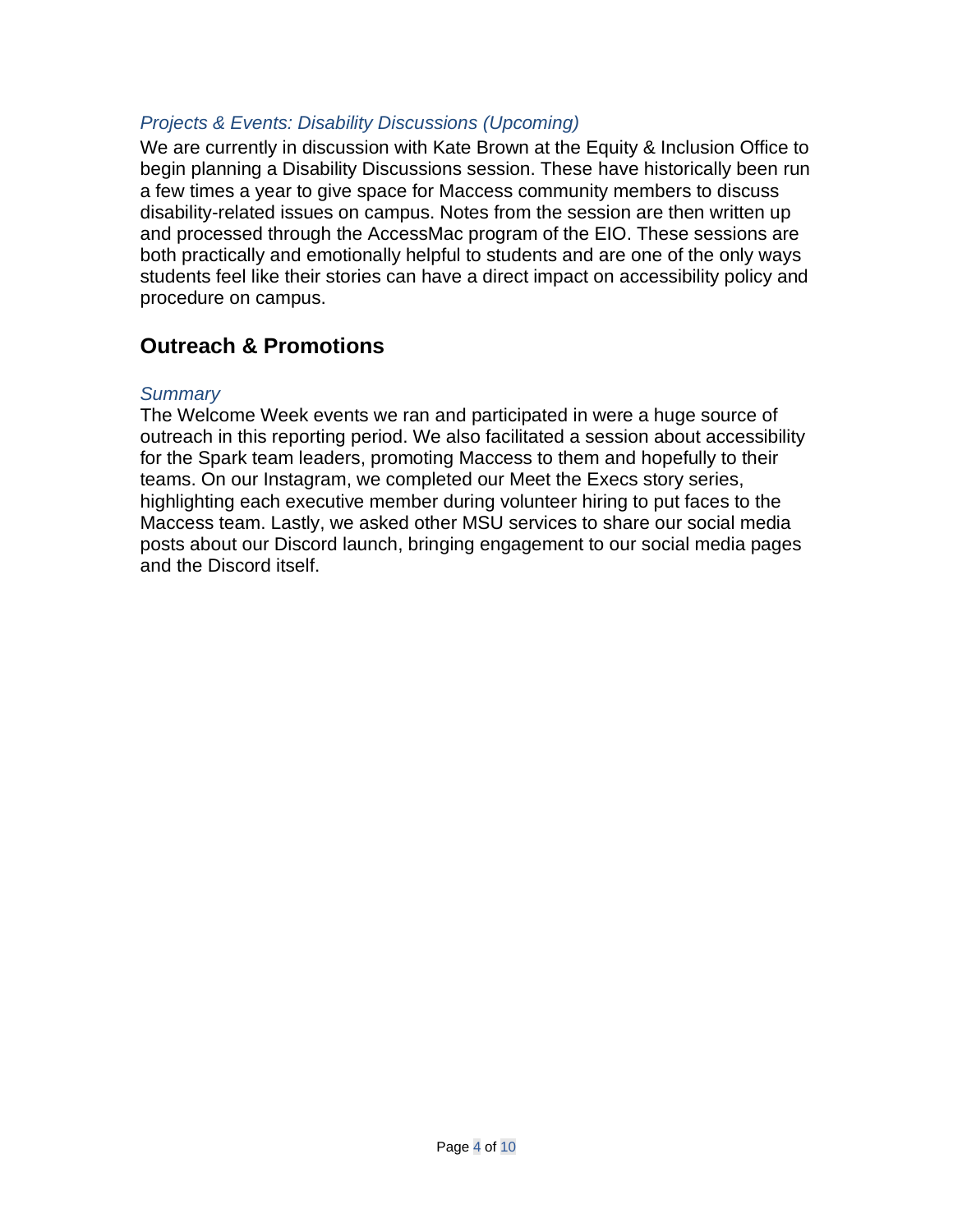#### *Promotional Materials*

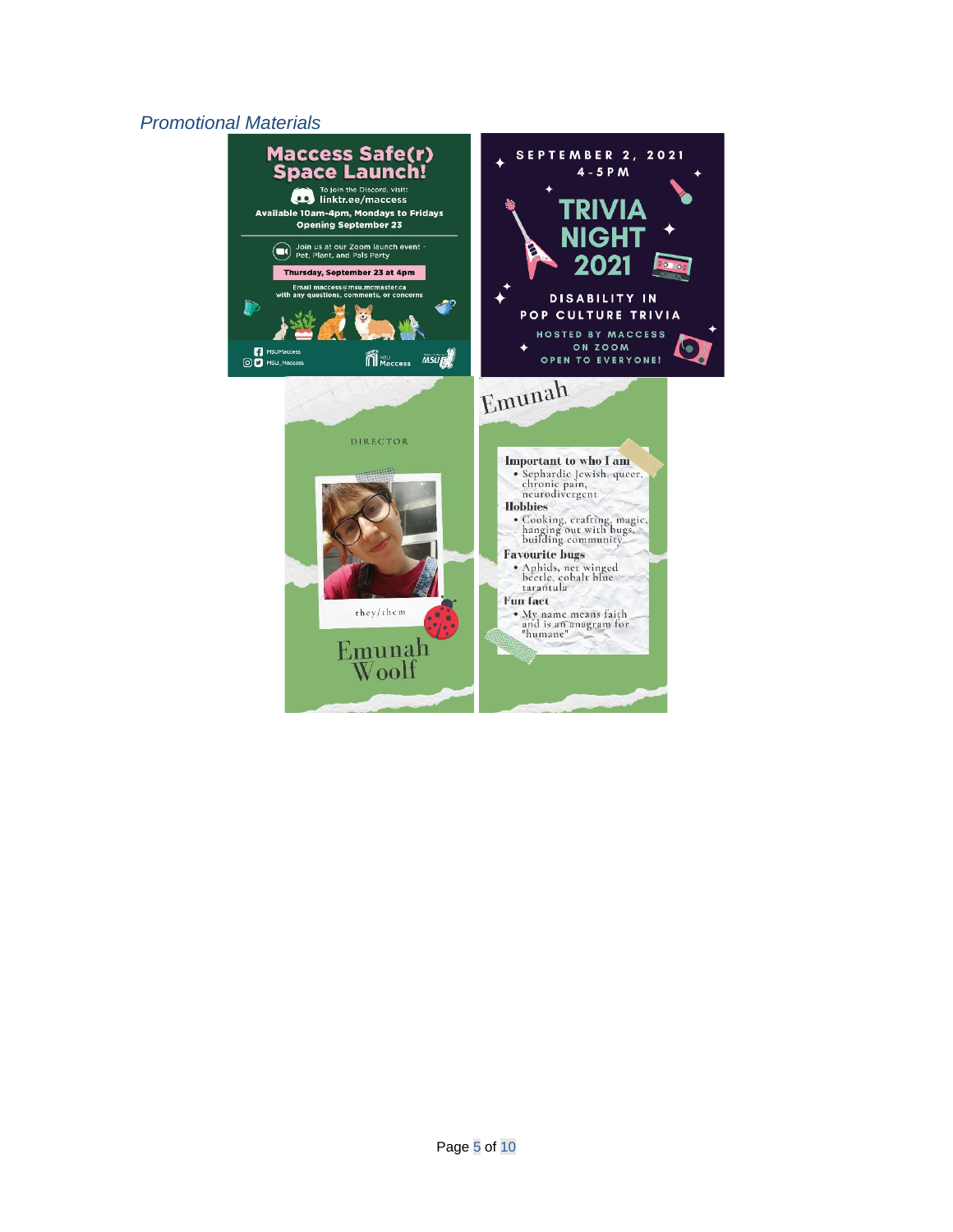# *Social Media Engagement since the Previous Report* Instagram

| Insights<br>$\leftarrow$                                                                                 | ⊙                                                                        | <b>Interactions</b><br>$\leftarrow$                                                        | ⊙                          |
|----------------------------------------------------------------------------------------------------------|--------------------------------------------------------------------------|--------------------------------------------------------------------------------------------|----------------------------|
| Custom V                                                                                                 | Aug 16 - Sep 29                                                          | Custom $\sim$<br>regions. Learn More                                                       | Aug 16 - Sep 29            |
| <b>Insights Overview</b><br>You received +73.8% more content interactions<br>compared to Jul 2 - Aug 15. |                                                                          | 299<br><b>Content Interactions</b><br>+73.8% vs Jul 2 - Aug 15                             |                            |
| Accounts Reached<br>Content Interactions                                                                 | $^{1,095}$ $\rightarrow$<br>$+49.7%$<br>299<br>$\rightarrow$<br>$+73.8%$ | <b>Post Interactions</b><br>vs Jul 2 - Aug 15                                              | 280<br>$+65.6%$            |
| <b>Your Audience</b><br><b>Total Followers</b>                                                           | $739$ ><br>$+10.1%$                                                      | Likes<br>Comments<br>Saves                                                                 | 183<br>$\mathbf{1}$<br>84  |
| <b>Content You Shared</b><br>4 Posts                                                                     | $\,$                                                                     | Shares<br><b>Story Interactions</b><br>vs Jul 2 - Aug 15<br>Replies                        | 12<br>19<br>+533%<br>9     |
| Reach<br>$\leftarrow$                                                                                    | ⊙                                                                        | Shares<br>Reach<br>$\leftarrow$<br>Custom V                                                | 10<br>⊙<br>Aug 16 - Sep 29 |
| Custom $\vee$<br>Aug 16 - Sep 29<br><b>Top Stories</b><br>$\mathcal{P}$<br>Based on reach                |                                                                          | 1,095<br><b>Accounts Reached</b><br>+49.7% vs Jul 2 - Aug 15                               |                            |
| 192<br>211<br>Sep 23<br>Sep 23                                                                           | 189<br>185<br>Sep 23<br>Aug 17                                           | <b>Followers and Non-Followers</b><br>Based on reach                                       |                            |
| <b>Impressions</b><br>vs Jul 2 - Aug 15<br><b>Profile Activity</b>                                       | 20,651<br>+408%                                                          | 471<br>· Followers                                                                         | 624<br>· Non-Followers     |
| vs Jul 2 - Aug 15<br>Profile Visits                                                                      | 762<br>+133%                                                             | You reached +82.9% more accounts that weren't following you<br>compared to Jul 2 - Aug 15. |                            |
| Website Taps                                                                                             | 158<br>$+90.3%$                                                          | <b>Content Type</b><br>Based on reach<br>Posts                                             | 1,347                      |
| <b>Email Button Taps</b>                                                                                 | $\mathbf 0$<br>$0\%$                                                     | Stories                                                                                    | 457                        |

Facebook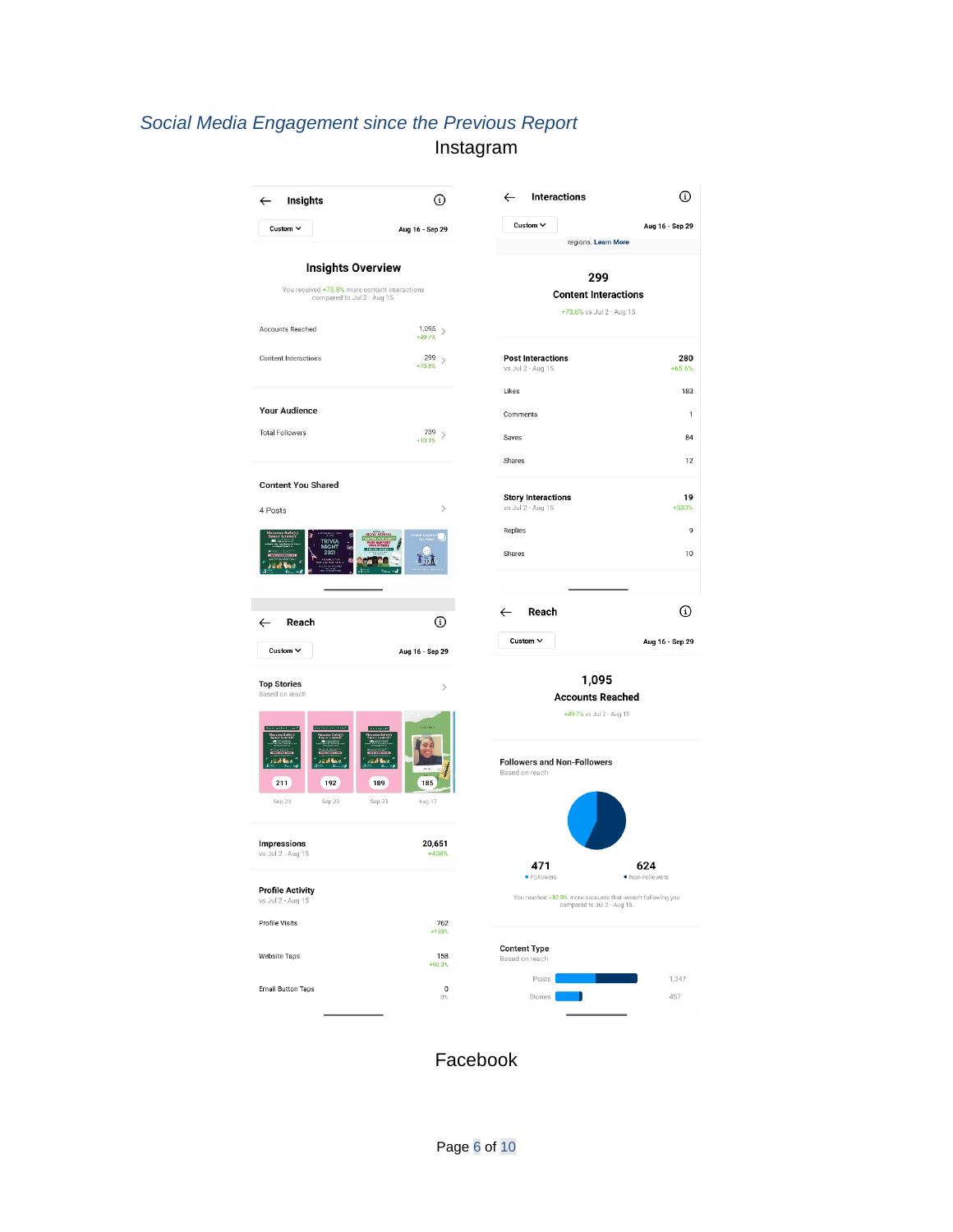

#### **Twitter**

28 day summary with change over previous period



## **Finances**

#### *Budget Summary*

Thus far, our budgeting has gone according to plan. We have been wondering about where to take money needed for resources such as mobility aids and books for our library and have inquired about this. Unfortunately, we have not received a response despite multiple follow-up emails, other than information about larger costs such as furniture for the physical space.

Another budgetary constraint we encountered was regarding training. As mentioned, we feel that it is necessary for our volunteers to be trained in crisis intervention. Unfortunately, we only have \$500 in our training budget line and most mainstream trainings are much more expensive than this. The training that we did find would have been \$900 and capped at 16 participants but we were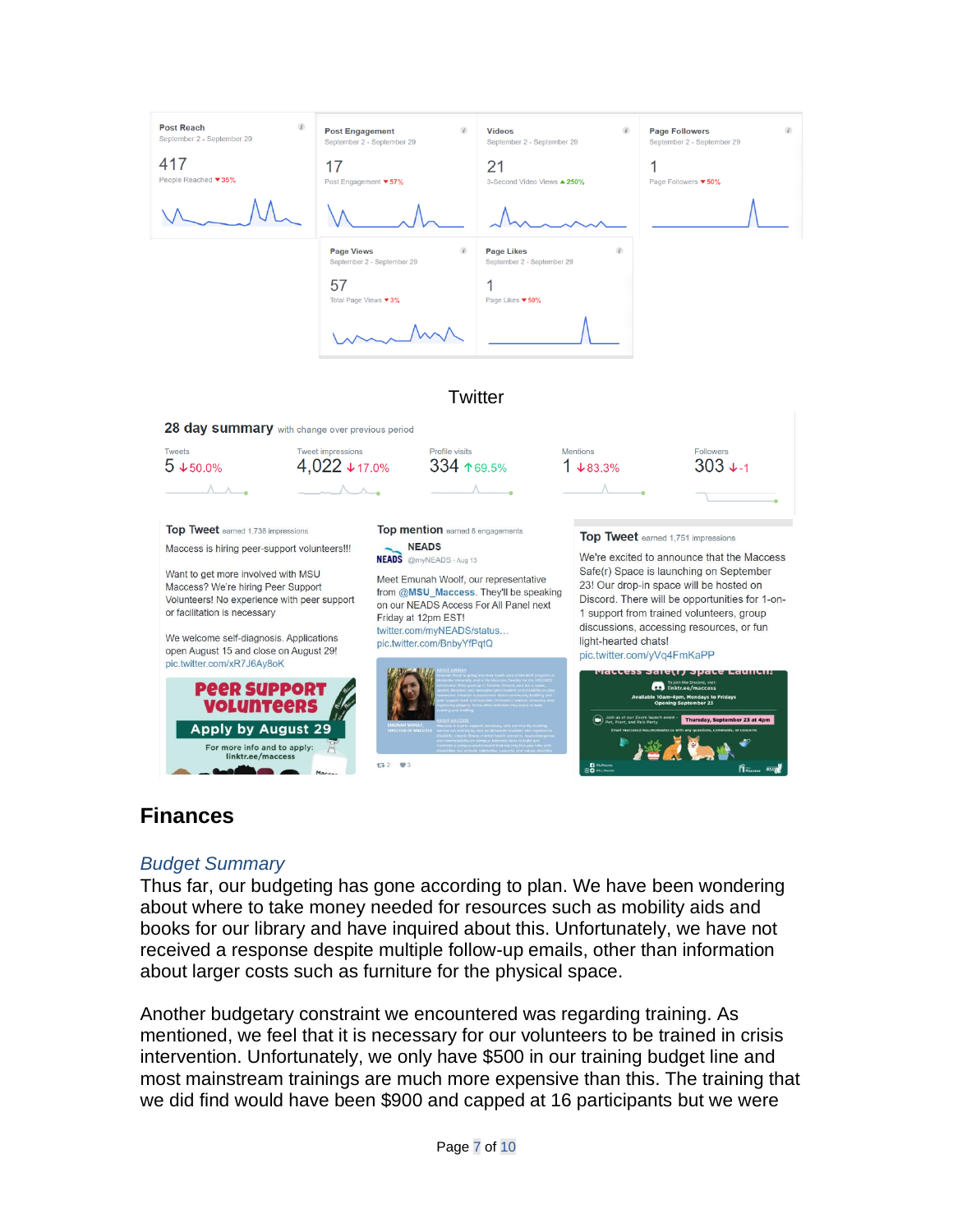able to work it out with the creator of the training by planning to show the volunteers a prerecorded webinar version of the training and hiring the facilitator for a 1 hour question and answer session afterwards for \$260. That being said, we urge the MSU to incorporate crisis management in the mandatory volunteer training for all services in future years or expand each service's training budget to account for important gaps.

|                                            | <b>ACCOUNT CODE</b>                   |            | <b>ITEM</b> | <b>COST</b> |  |
|--------------------------------------------|---------------------------------------|------------|-------------|-------------|--|
|                                            |                                       |            |             |             |  |
|                                            | <b>MACCESS -</b>                      |            |             |             |  |
| 6494-                                      | <b>VOLUNTEER</b>                      |            |             |             |  |
| 0118                                       | <b>RECOGNITION</b>                    | \$750.00   |             |             |  |
|                                            | Volunteer welcome                     |            |             |             |  |
|                                            | package pins<br><b>TOTAL SPENT IN</b> | \$70.00    |             |             |  |
|                                            | <b>LINE</b>                           | \$70.00    |             |             |  |
|                                            | <b>REMAINING IN</b>                   |            |             |             |  |
|                                            | <b>LINE</b>                           | \$680.00   |             |             |  |
|                                            |                                       |            |             |             |  |
|                                            | <b>MACCESS -</b>                      |            |             |             |  |
| $6501 -$                                   | <b>ADVERTISING</b>                    |            |             |             |  |
| 0118                                       | $&$ PROMO                             | \$1,700.00 |             |             |  |
|                                            | Volunteer hiring                      |            |             |             |  |
|                                            | promo<br>Discord space                | \$125.00   |             |             |  |
|                                            | launch promo                          | \$125.00   |             |             |  |
|                                            | <b>TOTAL SPENT IN</b>                 |            |             |             |  |
|                                            | <b>LINE</b><br><b>REMAINING IN</b>    | \$250.00   |             |             |  |
|                                            | <b>LINE</b>                           | \$1,450.00 |             |             |  |
| <b>TOTALS</b>                              |                                       |            |             |             |  |
| TOTAL BUDGETED DISCRETIONARY SPENDING      |                                       |            | \$6,600.00  |             |  |
|                                            |                                       |            |             |             |  |
| <b>TOTAL ACTUAL DISCRETIONARY SPENDING</b> |                                       |            | \$320.00    |             |  |
|                                            |                                       |            |             |             |  |
| <b>REMAINING DISCRETIONARY SPENDING</b>    |                                       |            |             | \$6,280.00  |  |

## **Executives & Volunteers**

The executive team seems to be in good spirits. While there were some uncompleted responsibilities over the first few weeks of school, we embodied accessibility and flexibility and shifted tasks or extended deadlines as needed. During hiring and training season, the Training & Development Coordinators were under some level of strain, but we developed open and trusting paths of communication to ensure that everything got done even when one person was feeling at capacity. Everybody was very excited on the day that the Discord space launched and are continuing to work on their passion projects, developing interests and ideas that I am confident will come to fruition later in the academic year. We have begun planning an exec bonding event to further develop our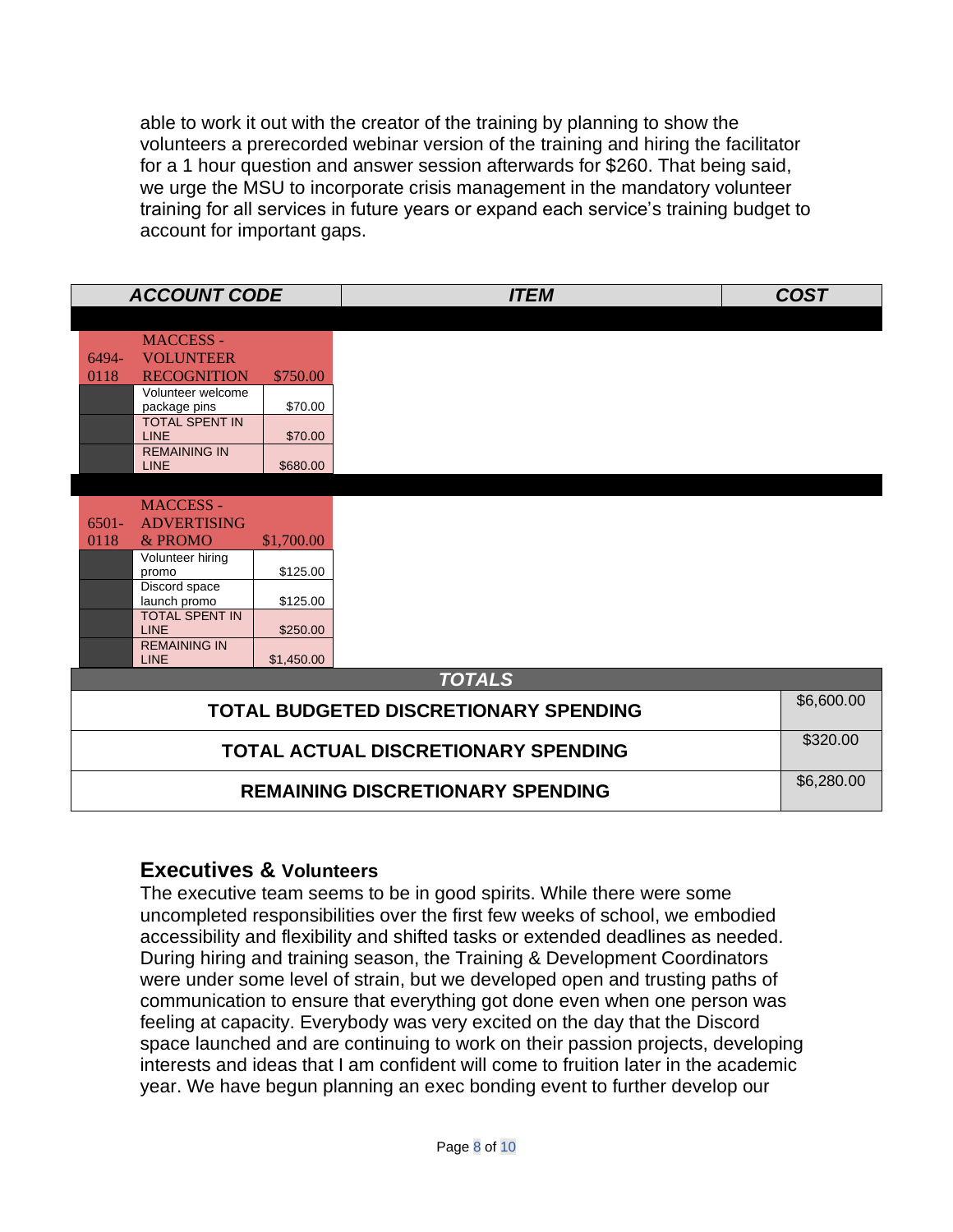community and create space to get to know one another that is not focused on task completion or brainstorming.

Volunteer hiring has been going well and the second round of volunteers was sent hiring emails today. Hiring and training season is ongoing, but we have hired 26 volunteers across two rounds of volunteer hiring. 13 volunteers were hired each round with a total of three applicants who interviewed were not accepted for the position. There was some more additional discussion about whether certain applicants should be hired during the second round of hiring. This was approached using open communication and ensuring everyone on the hiring team was comfortable with decisions. The Discord space is now open from 10am to 4pm and the signup sheet is filling up on certain dates and times. Therefore, we have added a spot for a third volunteer to be on shift and are thinking of extending the hours of the space. Volunteers are familiarizing themselves with the role and I have been checking in on the text-chat periodically to ensure things are running smoothly. There are no apparent challenges in volunteer dynamics at this time as it is quite early on as volunteers assume their roles. The Assistant Director plans on addressing any concerns with the volunteers as they may come up. We are also planning on sending welcome packages to the newly hired volunteers to showcase volunteer appreciation. These welcome packages will include a Maccess pin with "Accessibility > Accommodation" written as well as a letter welcoming everyone to the team. This is so important to ensure volunteers feel like Maccess is a space for them and that their work doesn't go unnoticed or without being appreciated. Furthermore, volunteers can develop important skills like collaboration through being a part of the volunteer team. The creation of volunteer bubbles will also hopefully allow them to learn from Execs as well as building community. These volunteer bubbles allow volunteers to make connections professionally and socially.

## **Successes**

Although at times we expected to have to delay our hiring and launch timeline, we ended up opening on time as expected with adequately prepared volunteers. As I continue to work with my team of executives doing what the Disability Justice movement calls "Mixed-Ability Organizing", I am consistently impressed at what we accomplish by being accessible, flexible, and caring for one another. We are all disabled and it makes our service fantastic – we know our strengths and needs and can communicate them in an effective manner to be able to support one another and create community for others. Although it would be okay for us to work on a different timeline and flex as needed, the way that the execs stepped in to support myself, the Assistant Director, and one another is astounding and I am so thankful for the team we have become.

# **Current Challenges**

- 1. Referred to Closed Session
- 2. Responses to emails